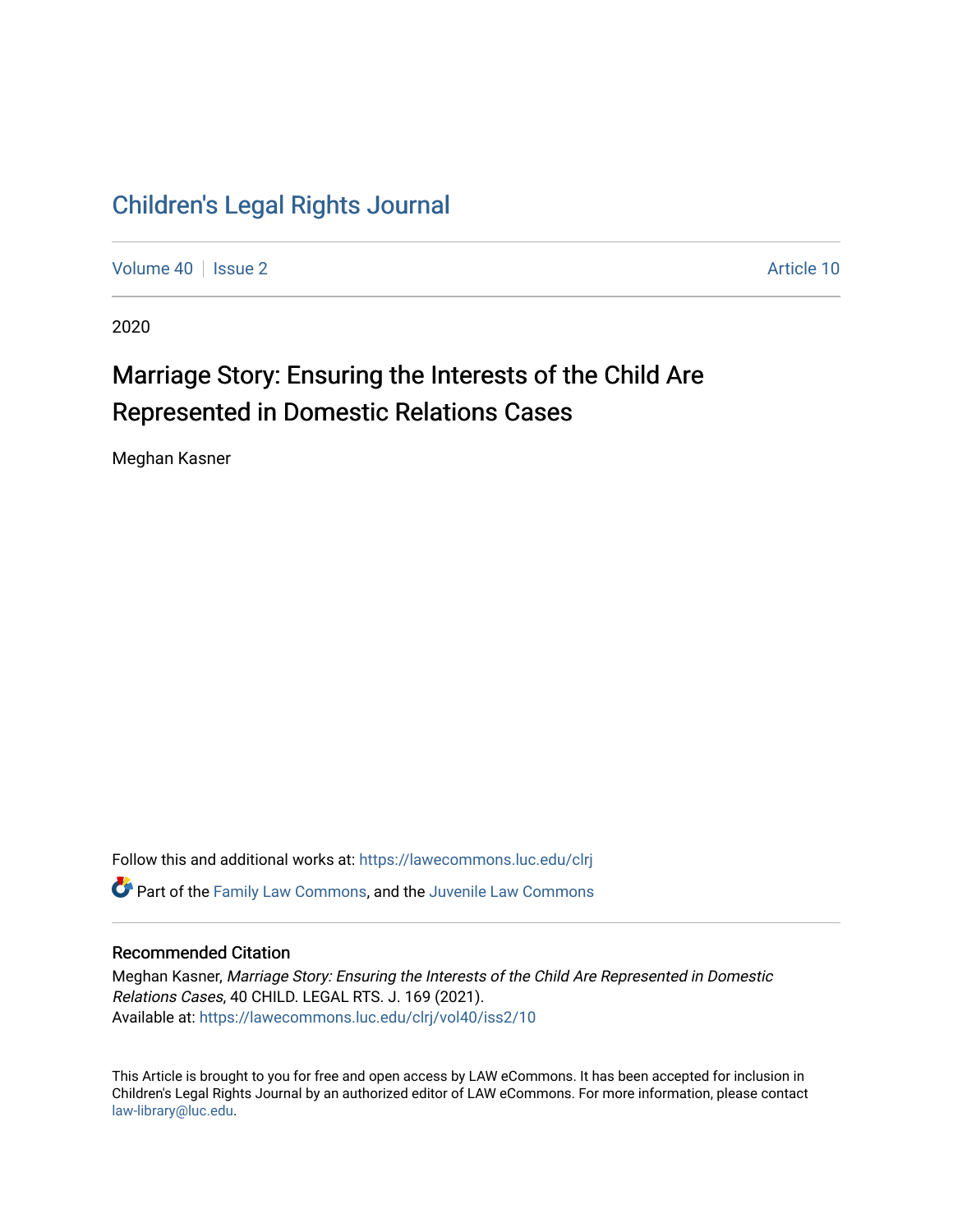### *Review: Marriage Story:* **Ensuring the Interests of the Child Are Represented in Domestic Relations Cases**

### *By: Meghan Kasner*

*"This system rewards bad behavior."*

#### **I. INTRODUCTION**

Noah Baumbach's 2019 *Marriage Story* follows a soon-to-be former couple as they work through the stages of a long and arduous divorce. The film was met with critical acclaim; it received six nominations at the  $92<sup>nd</sup>$  Academy Awards, with Laura Dern taking home the Oscar for Best Supporting Actress for her portrayal of an attorney for one of the spouses. In addition to its wide acclaim, the film is noteworthy for its accuracy in portraying many of the ways in which dissolution of marriage cases can unnecessarily sour as a result of not only the parties' actions, but those of their attorneys as well. Specifically, *Marriage Story* can be viewed as a cautionary tale to divorcing co-parents of how easily the best interests of their children can be swept under the rug. Had the parties in the film taken a less litigious approach, like mediation or collaborative negotiation, they likely would have been much better equipped to come to an agreement that was truly driven by the best interests and desires of their son, Henry. Alternatively, when it became clear that the case was becoming increasingly contentious regarding issues of parenting time, the judge should have stepped in and ordered a child representative for Henry that could ensure such an outcome.

#### **II.** *MARRIAGE STORY:* **HOW PARTIES AND ATTORNEYS WHO USE CHILDREN AS PAWNS SET THEMSELVES UP FOR FAILURE**

From the opening moments of the film, it is clear that despite their differences and looming separation, Charlie and Nicole Barber still have a lot of respect for one another. Because of this, they initially agree that they will work out the details of their divorce on their own, without the help of attorneys. This changes when Nicole becomes frustrated with Charlie and contacts Nora Fanshaw, Dern's character, who urges her to file for divorce in Los Angeles, California, even though the family had been primarily residing in New York for all of Henry's life. When Nicole expresses concerns about whether it is fair to move Henry to Los Angeles, Fanshaw tells her not to worry about this and to focus on what is best for herself. While encouraging one's client to focus on her best interests is hardly fault-worthy behavior for an attorney, it does illustrate how easy it can be for family lawyers to push the desires of the children to the wayside in favor of those of their clients.

Soon after Charlie is served with divorce papers, Fanshaw contacts him and urges him to find an attorney and file his response. Her tone sounds nurturing, but in the same breath she threatens to push for Nicole to get full custody through a default judgment if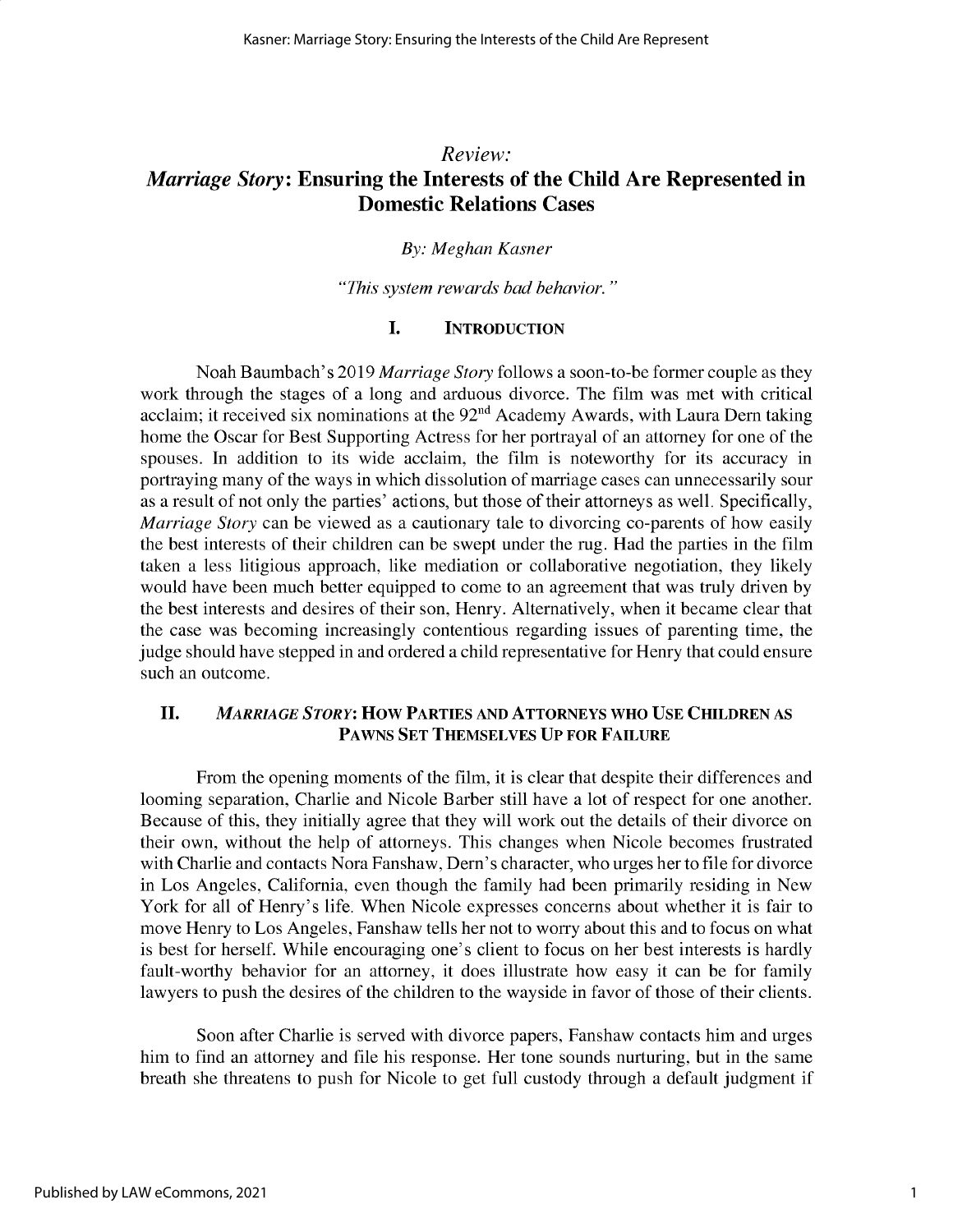#### Marriage Story: *Ensuring the Interests of the Child Are Represented in* 170 *Domestic Relations Cases*

Charlie does not file a response immediately. Though legally she is correct in asserting this option, it is contrary to every intention and desire that Nicole expressed to her regarding joint parenting of Henry. More importantly, as the film progresses, Henry directly expresses his desire to spend more time with his father, and the film makes great effort to highlight the ways in which Charlie is a very positive influence on Henry's life. In threatening to seek full custody, Fanshaw acted in opposition to the desires of her client and the interests of the child for the apparent sole purpose of speeding along the case. Not only was this unnecessary, but it also set a combative tone to the case from the start.

Seeking his own attorney, Charlie first consults Jay Marotta, whose even more combative approach and pricey rates initially drive Charlie away. During this consultation, Marotta's primary focus is always money, and how Charlie can maximize how much of the marital estate he walks away with. At one point, he suggests that they attempt to bring Nicole's wealthier mother into the case by threating to withhold Henry from her. Charlie responds that "Nicole's family has always been my family" and thus inherently Henry's family, but Marotta encourages him to forget about that and focus on the financial stakes. By this point in the film, we have already seen how important and beneficial an influence that Nicole's mother is on both Charlie and especially Henry, which illustrates the fact that Marotta, like Fanshaw, is more than willing to push Henry's needs aside in favor of the client's (here, in favor of financial needs that don't even directly relate to Henry). Marotta further predicts that Fanshaw will argue that Charlie is a "neglectful, absentee father" in attempt to encourage him to retain. Here again, the threat of losing his son is used to persuade Charlie to buy into a more litigious approach. Similarly, at another point in their meeting, Marotta cautions Charlie against listening to Henry's desires, advising him that Henry is "just telling him what he wants to hear." While that may be true to some extent, it emphasizes that he is not interested in what Henry wants, and that he does not believe the court will be either.

Weary of Marotta's aggressive style, Charlie hires Bert Spitz, whose blunt yet collaborative approach seems in direct contrast to Marotta's. Wanting to avoid court, Nicole and Charlie have a four-way meeting with their attorneys in an attempt to work through the issues preventing them from settling; namely, allocation of parenting time and in which states it will take place. In the meeting, Spitz tries to maintain a collaborative approach to negotiating, but when it does not appear to be working, Fanshaw is quick to imply that Charlie is not making efforts to be a good father to Henry in California. After the meeting, Charlie voices that he "needs Henry to know that he fought for him" to live in New York. Spitz responds that as Henry grows up, "he's gonna have opinions on the subject" and that Charlie should respect that. Here, for perhaps the first time, an attorney appears to place importance on Henry and what he may want. Charlie, however, is too focused on "fighting for" what he wants for his son. Frustrated with Spitz' honest belief that a court will not view them as a New York family, Charlie fires him and retains Marotta.

Fanshaw tells Nicole that everything has changed now that Marotta is on the case, because she perceives domestic relations court as "a system that rewards bad behavior."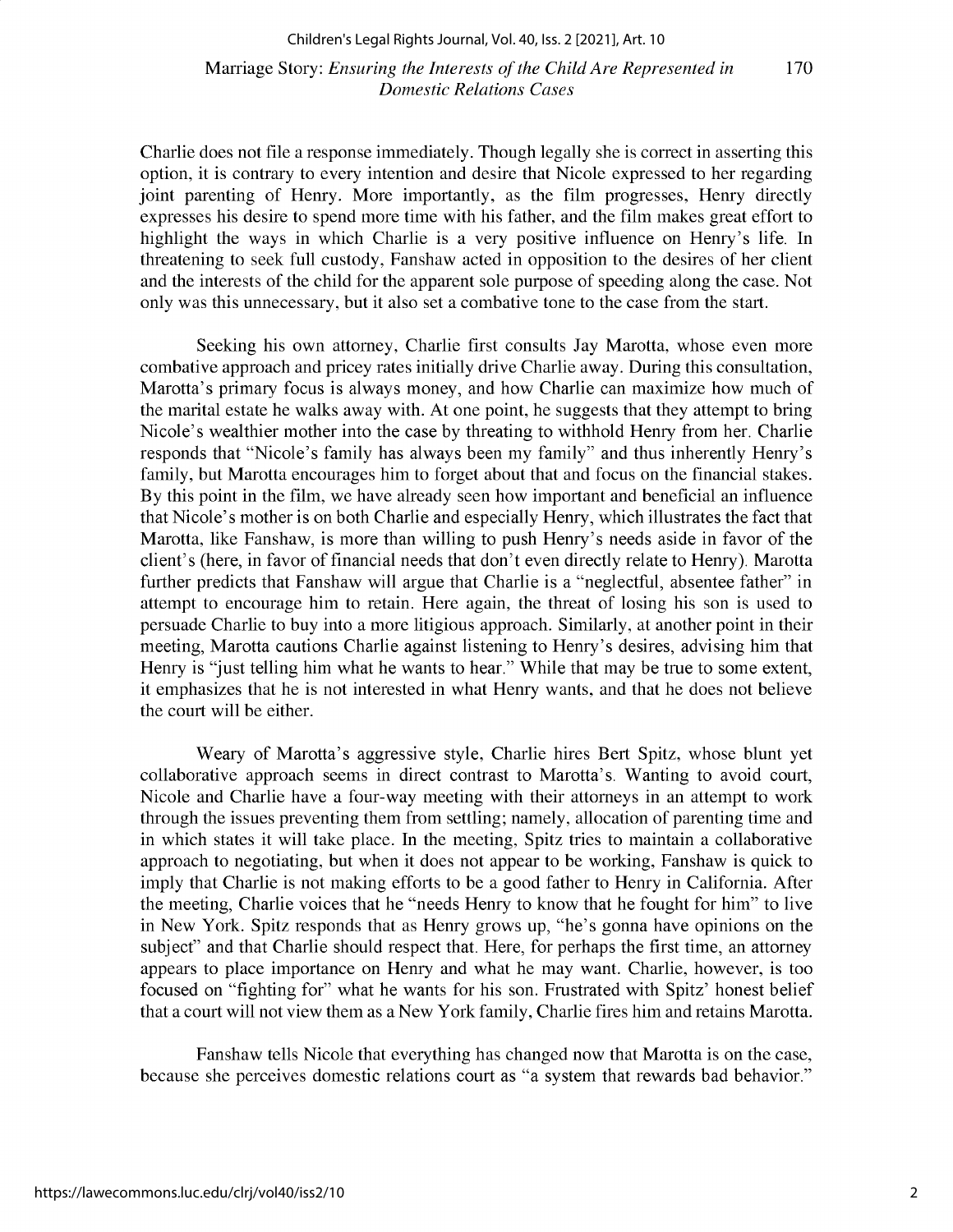**She accordingly adopts a much more combative approach to the case, and as Marotta predicted at the beginning, paints Charlie as an abandoning father in court. Meanwhile, Marotta portrays Nicole as an alcoholic danger to Henry. The parties, meanwhile, exchange hurt looks, and appear uncomfortable and ashamed by their attorneys' tactics. Through all of this, Henry's best interests are only discussed in relation to those of his parents, and** often under thinly veiled ploys to secure more money for either attorney's client. At the end of the film, when the case is finally settled, Fanshaw discusses with Nicole some of **the details that were hammered out while the parties were not present. She brags to Nicole that she was able to get her 55% of the parenting time, and in response to Nicole's protests that she had never wanted that, tells Nicole to focus on the fact that she "won."**

**Overall, Fanshaw and especially Marotta represent many of the common pitfalls that family lawyers can create when approaching cases like the one presented in** *Marriage Story.* **Often, in an attorney's unfaltering pursuit of what she perceives to be a "win," she resorts to using children as mere pawns to gain leverage, even in aspects of the case that** have nothing to do with the children. Such litigious strategies often fail to truly consider the needs and interests of children; the very people whose voices are already least likely to **be heard in court. When this happens, not only are the present needs of the children ignored,** but the parents are trained to view their coparent as the enemy in the war that is their **divorce, which sets them up for failure as coparents in the future. Accordingly, Marotta's approach of treating divorce court as a battleground from the start, and Fanshaw's insistence on fighting fire with fire when it erupts in the courtroom, should no longer be tolerated as a norm in domestic relations courts. Instead, the remainder of this article will briefly postulate three alternative approaches that might have been used in Nicole and** Charlie's **case to ensure** that Henry's **needs were** at the forefront of their divorce.

#### **III. ALTERNATIVE ONE: MEDIATION**

*Marriage Story* **opens with flashbacks of happier times in Nicole and Charlie's marriage, narrated by letters that the parties wrote to one another about the things they like** about each other. Many of the things they mention – Nicole's ability to play with their son; Charlie's odd enjoyment of the so-called perils of parenting - indicate that each views the other as a good parent. When they are finished reviewing the letters they wrote to each **other, we are brought back to their present: a mediation session set very early in the course** of their separation. The mediator indicates that they are to read the letters they wrote out loud to the other person, because he thinks it is beneficial for divorcing couples to be **reminded of why they got married in the first place. However, Nicole refuses to read her letter, stating that she does not like what she wrote. The mediator encourages her to reconsider in the interest of avoiding unnecessary contention in their divorce, but Nicole gets angry and leaves.**

**Obviously, this mediation did not end up being beneficial to the parties. Though** mediation is naturally thought of as a more peaceful form of dispute resolution than litigation, it can be (and usually is) still is a lengthy, grueling, and emotional process. At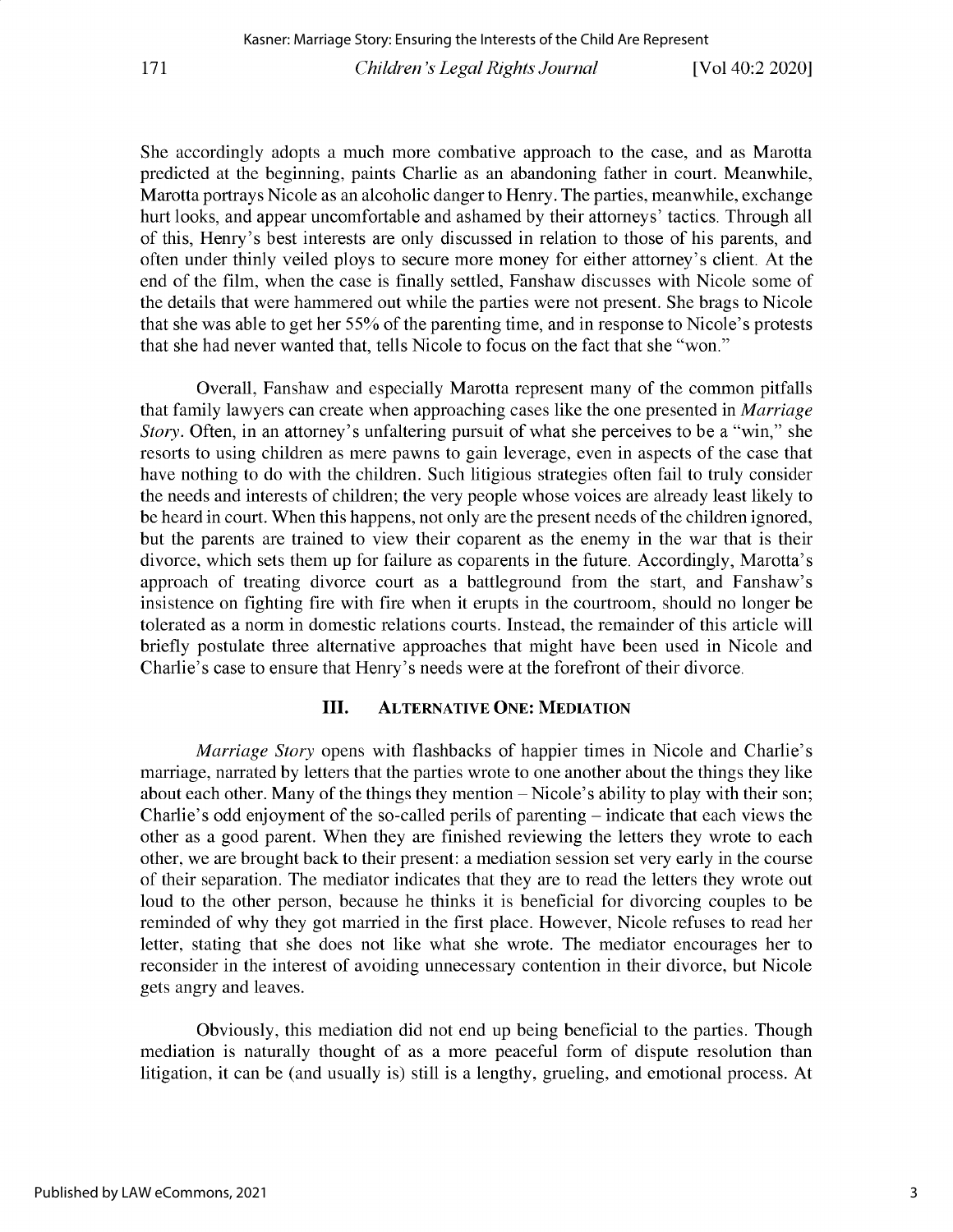#### Marriage Story: *Ensuring the Interests of the Child Are Represented in 172 Domestic Relations Cases*

the beginning of the film, Nicole and Charlie were still in the very early phases of their **separation. The initial feelings that accompany separation were still raw, and neither party** had yet hired an attorney who could prepare them for the mediation. Thus, despite their desire to work things out civilly, and the mutual respect evidenced by their letters, it was **too early for them to mediate successfully, and the resulting stress compelled Nicole to leave the session.**

**This initial shortcoming in settling the case through mediation was therefore not** the fault of the mediation process itself, but rather the timing at which it occurred. Once **the parties had retained counsel, their attorneys should have encouraged them to give** mediation another try, and then appropriately prepared them for mediation if they agreed. **This preparation would have given Nicole and Charlie a better understanding of the mediation process and its benefits; including lowered costs, a more civil atmosphere, and** most importantly, the ability to more directly discuss the best interests of their son. The parties also would have been better prepared to endure some of the more unpleasant aspects of mediation than they were at the beginning of the film. If the attorneys had pushed for **mediation and prepared their clients accordingly, they would likely have had a mediation** session in which they could truly address the needs and interests of not only themselves, but also of Henry. The mediator, as a neutral third party, would likely point out that their **interests and goals for Henry were nearly identical. In highlighting this common ground, Nicole and Charlie likely would have been more willing to be collaborative in nailing down the terms of their settlement.**

With the help of their attorneys and the mediator, Nicole and Charlie would have had **much more room to use creative problem solving to come to an agreement that truly reflected Henry's best interests. Additionally, instead of leaving a courtroom feeling guilty** and embarrassed by the exaggerated and hostile language of their attorneys, they could **have left a mediation session with maintained mutual respect and a settlement agreement that truly considered Henry's desires and interests. This would have been a much better outcome for Henry, and for Nicole and Charlie's ability to successfully coparent him** moving forward.

#### **IV. ALTERNATIVE TWO: COLLABORATIVE NEGOTIATION**

**Similarly, if Nicole and Charlie's attorneys had stuck to a collaborative model of** negotiation, their settlement could have been reached in a way that left the parties more **prepared and enthusiastic about the prospect of coparenting. In the four-way meeting we see in the middle of the film, Spitz and Fanshaw seem to take a fairly collaborative approach. While they both remain steadfast in representing the desires of their clients and the strengths of their cases, they refrain from direct attacks aimed at either party, and seem to genuinely consider the interests of the opposing party. Both attorneys even compliment the opposing party at different points in the conversation, highlighting the importance of mutual respect. Their tone seems to have an effect on the parties, whose facial expressions seem to indicate that they have been reminded of their own mutual respect.**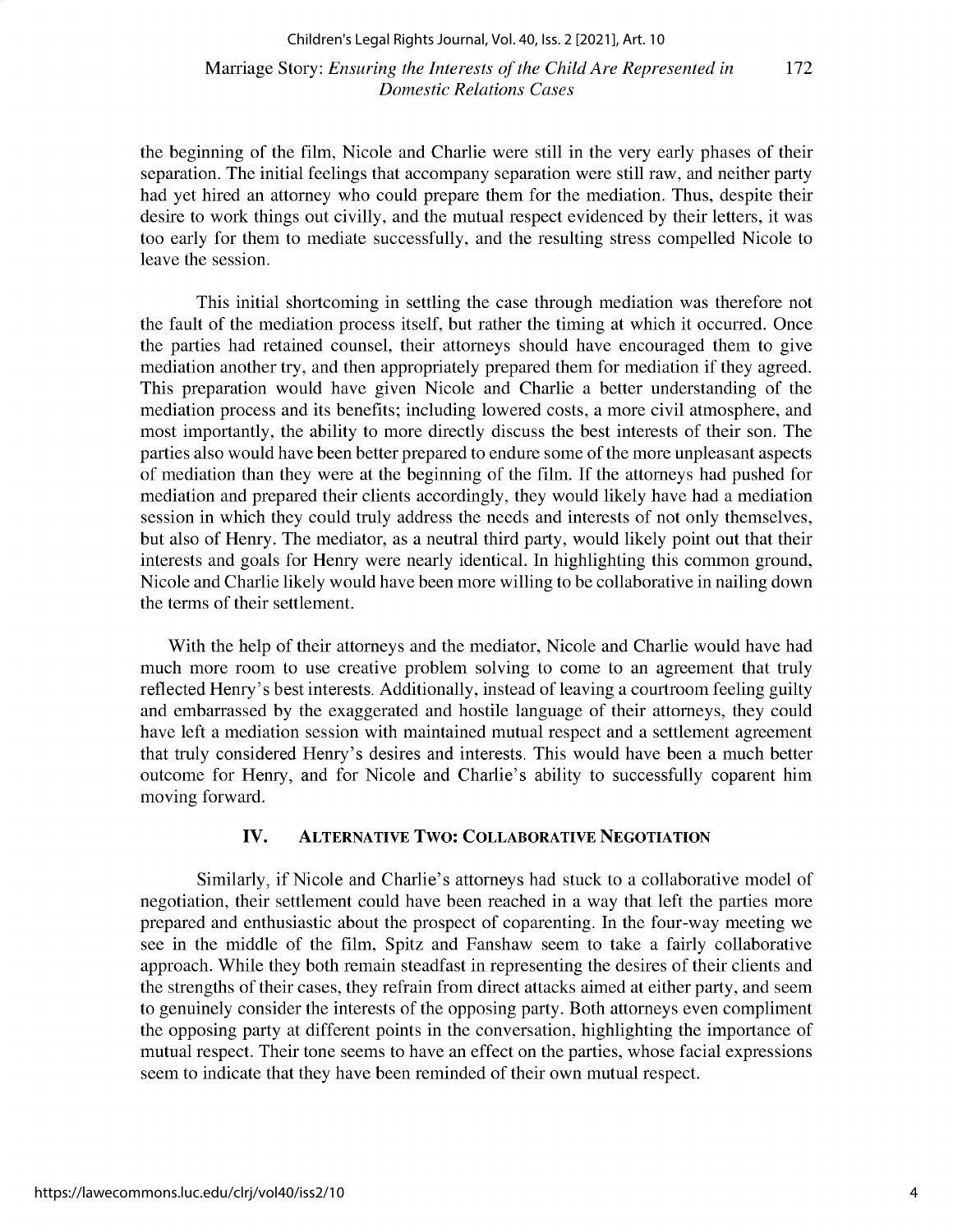Despite this, the parties are unable to settle at this point because of their continued disagreement over where Henry will reside. In a sidebar, Spitz comments on Fanshaw's "harshness," while Charlie becomes frustrated with Spitz' encouragement that he give up on arguing for Henry to live in New York. It is obvious that a stalemate has been reached at this point, with neither party willing to cede pushing for Henry to live in their home city. It is at this point that Charlie fires Spitz and hires Marotta, and the case transforms from collaborative meetings to name calling in court.

As we learn later in the film, Henry prefers his life in Los Angeles. Had Charlie stuck with Spitz, Spitz' job would therefore become a matter of helping Charlie come to terms with the fact that Henry living primarily in Los Angeles was in his son's best interests, and in line with Henry's desires. Spitz then could have worked with Fanshaw to come to a settlement that reflected the parties' and Henry's needs and interests, with room for creativity and continued mutual respect. When Charlie instead hired Marotta, Fanshaw now had the opportunity to be the one to push for continued collaborative negotiating. Instead, she completely reframed her strategy to mirror that of Marotta, including using Henry as a pawn to secure what she thought was best for Nicole. Henry's needs again became unimportant in a way that likely would not have been the outcome if Spitz had stayed in the case, or if Fanshaw had maintained a collaborative style.

#### V. **ALTERNATIVE THREE: CHILD REPRESENTATION IN OVERLY LITIGIOUS CASES**

It is easy to speculate in hindsight on how the case in *Marriage Story* might have been better resolved in a way that reflected Henry's best interests if the parties or their attorneys had taken different approaches. However, the overall failure to respect those interests does not fall solely on them. In the scene in which the parties finally appear in court, the judge in this case is presented with two opposing attorneys who repeatedly name call, argue unverified and irrelevant defamatory information, and generally display a complete lack of respect for each other and each other's client. Specifically, he hears both sides claim completely opposite arguments about where Henry should live, allegations of danger to Henry, and consistently blurred lines between the parenting and financial issues.

In response, the judge remarks that the parties "have not exhausted in good faith the arguments in the case of the child," and orders an "expert evaluator who knows much more about young children" than he. We see the evaluator's visit with Charlie and Henry, which includes a very brief conversation with Henry. The evaluator asks Henry what he likes about living in Los Angeles, and how he feels about each of his parents. Charlie is able to hear the conversation, and in fact interrupts it multiple times. The lack of confidentiality in this conversation, coupled with the fact that the evaluator's role appears to be limited to reporting her findings to the judge, pales in comparison with the duties and ability to influence a court that would have been possessed by either a child representative or guardian ad litem. Given the contentious nature of the parenting issues in this case, the judge should have opted to appoint one of these representatives in lieu of a mere evaluator.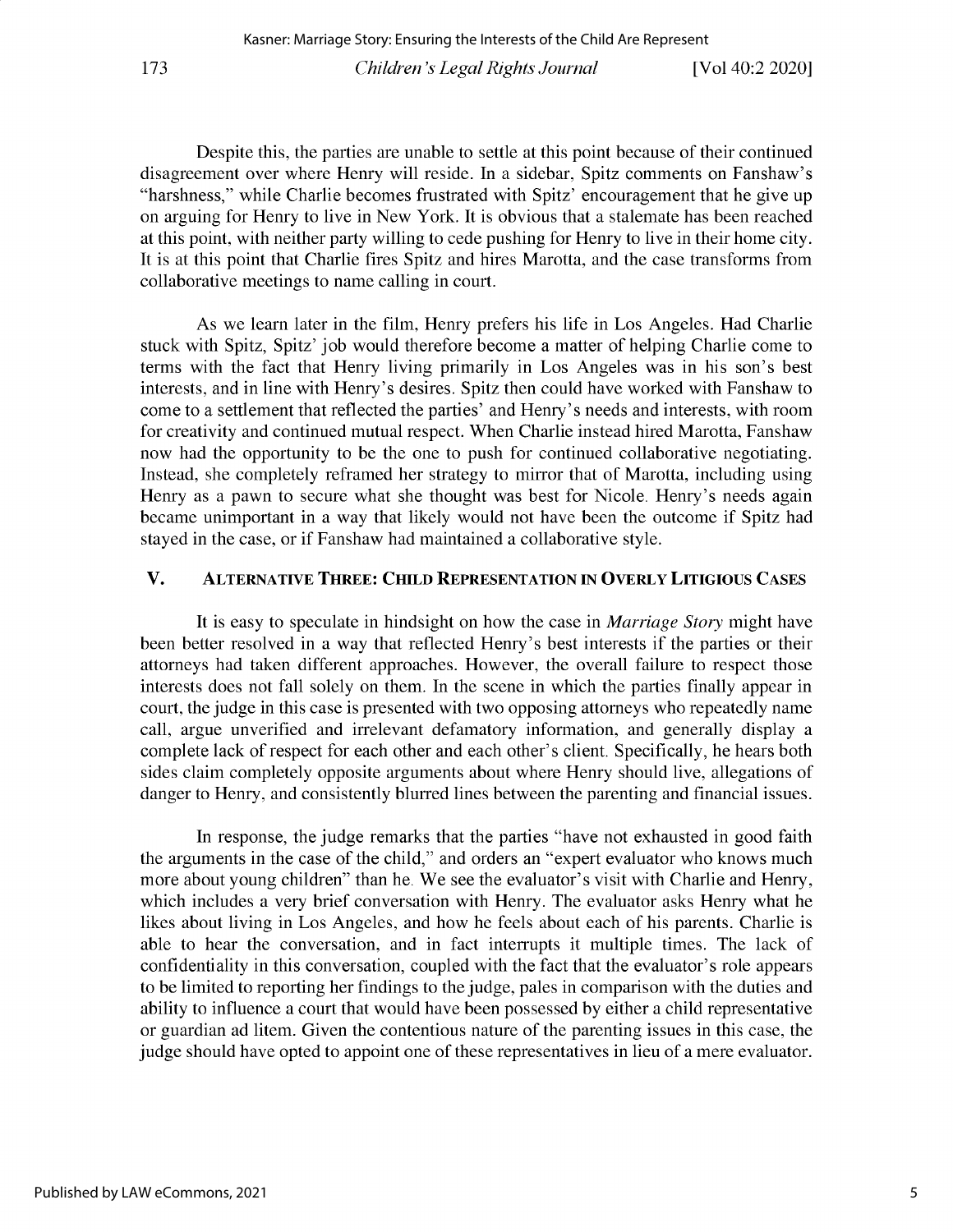Marriage Story: *Ensuring the Interests of the Child Are Represented in* 174 *Domestic Relations Cases*

**While the evaluator's opinions were no doubt helpful to the judge in getting a better** understanding of Henry's true best interests, they cannot have given the judge (or the **parties) the full picture. As a result, any judgment or settlement agreement that was reached could not be said to truly reflect what Henry wanted and needed. There is no indication that the evaluator ever interviewed Henry outside the presence of either parent, meaning** that he was never able to confidentially divulge whether he would prefer to live in Los **Angeles or New York, and his opinions on any other issues. As Marotta reminds us in the** film, children are prone to saying what a parent wants to hear when they know that the **parent is listening, and so anything Henry told the evaluator during her observation could** very easily **be biased. Furthermore, given Henry's young age and the short amount of time** that the evaluator spent with him, there is no indication that it was ever explained to him why the evaluator was there and what effect his statements to her might have on his life. **Despite that young age, if he had had an advocate for himself, efforts could have been made to help him better understand these things and feel comfortable enough to share his feelings on the matter. Thus, in order to ensure that Henry's opinions and interests be voiced in his** courtroom, in lieu of the parties' ability to grapple with them through alternative dispute **resolution, the judge should have appointed a representative for Henry.**

#### **VI. CONCLUSION**

**Despite the several shortcomings and missed opportunities of the players in** *Marriage Story* **detailed above, the film ends on a positive note: Nicole, Charlie, and Henry all spend Halloween together, laughing and cooperating despite their prior conflicts. Charlie seems comfortable and willing to make a connection with Nicole's new boyfriend,** and Nicole agrees to give Charlie an extra night of time with Henry. It is clear that both **parties have regained considerable respect for each other; willing to put aside their differences because of trust that the other also just wants what is best for their son.** Accordingly, this article does not posit that use of mediation, collaborative models, or child **representation are the only paths to successful coparenting that are focused on the interests of the child. Rather, it encourages divorcing parents, attorneys, and judges to consider these** options with great deference so that this goal may be reached sooner, and in a manner that best sets the parties up for a respectful, appreciative, and collaborative experience as coparents to their children for the rest of their lives.

#### **SOURCES**

CAL. FAM. CODE § 2020 (West, Westlaw through Ch. 372 of 2020 Sess.).

CAL. FAM. CODE § 2336 (West, Westlaw through Ch. 372 of 2020 Sess.).

Suzy Eckstein & Annemarie Wall, *Advocacy within the Collaborative Process: A Comparative Case Study, 45* MD. B.J. 4 (2012).